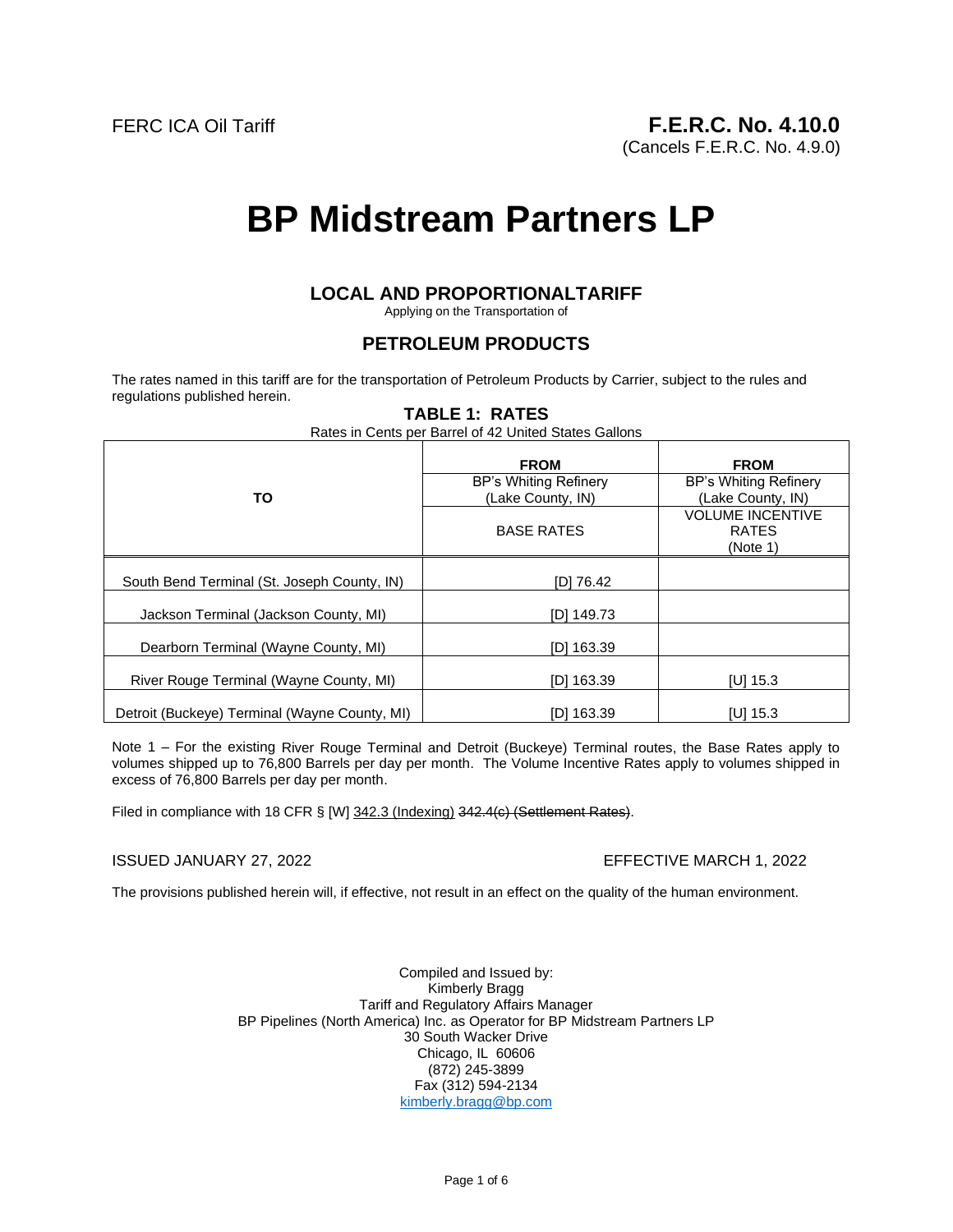# **RULES AND REGULATIONS**

Petroleum products will be transported through carrier's facilities only as provided in these rules and regulations.

#### **ITEM NO. 5 ABBREVIATIONS AND DEFINITIONS**

As used in these rules and regulations, the following terms have the following meanings:

"a.m." means a time of day after midnight and before noon.

"Barrel" means forty-two United States gallons.

"Carrier" means and refers to BP Midstream Partners LP.

"p.m." means a time of day after noon and before midnight.

"Petroleum Products" means gasoline and petroleum oil distillates of commercially acceptable character.

"Nomination" means an application by a Shipper to the Carrier for transportation of a stated quantity of Petroleum Products from a specified origin or origins to a specified destination or destinations in accordance with these rules and regulations.

"Tender" means delivery of Petroleum Products to Carrier for Shipment

"ULSD" means ultra-low sulphur diesel fuel with sulphur levels 15 parts per million or lower pursuant to 40 C.F.R., Part 80, Subpart I.

#### **ITEM NO. 10 COMMODITY**

Under this tariff the Carrier is engaged in the transportation of Petroleum Products by pipe line and will not accept any other commodity for transportation.

#### **ITEM NO. 15 NOMINATIONS**

Petroleum Products will be accepted for transportation only on properly executed Nominations, as defined in Item 5. Shippers desiring to tender Petroleum Products for transportation shall make in writing a separate Nomination for each calendar month on or before the 15th day of the preceding month with weekly updates provided on the Monday of the week preceding the shipment. The Nomination will be accepted only when the total quantity covered by such Nomination will be made available for transportation within the calendar month.

#### **ITEM NO. 20 QUANTITIES**

Petroleum Products will be accepted from facilities to which the Carrier is connected in shipments of not less than 5,000 barrels of the same kind, quality, and characteristics from one point of origin for delivery at one destination unless operating conditions as determined solely by Carrier permit smaller batch sizes.

#### **ITEM NO. 25 QUALITY**

(a) No Petroleum Products will be accepted for transportation except good merchantable Petroleum Products of acceptable character readily susceptible of transportation through Carrier's existing facilities, and which will not materially affect the quality of shipments being transported, or cause a disadvantage to any other Shipper.

(b) Subject to the foregoing, Carrier will, to the extent permitted by its existing facilities, endeavor to segregate such Petroleum Products during transportation and to make delivery of substantially the same Petroleum Products at destination; provided that Carrier may require Shipper to make such Petroleum Products available to Carrier in such quantities and at such specified times as may be necessary to permit such segregated movements via its existing facilities.

(c) The current Carrier quality policy is published in the Carrier's River Rouge Product Quality Manual, dated August 11, 2021. All Tenders must be in compliance with the policies stated in the current version of this manual. The manual can be obtained from Carrier via electronic mail sent to bptariffs@bp.com.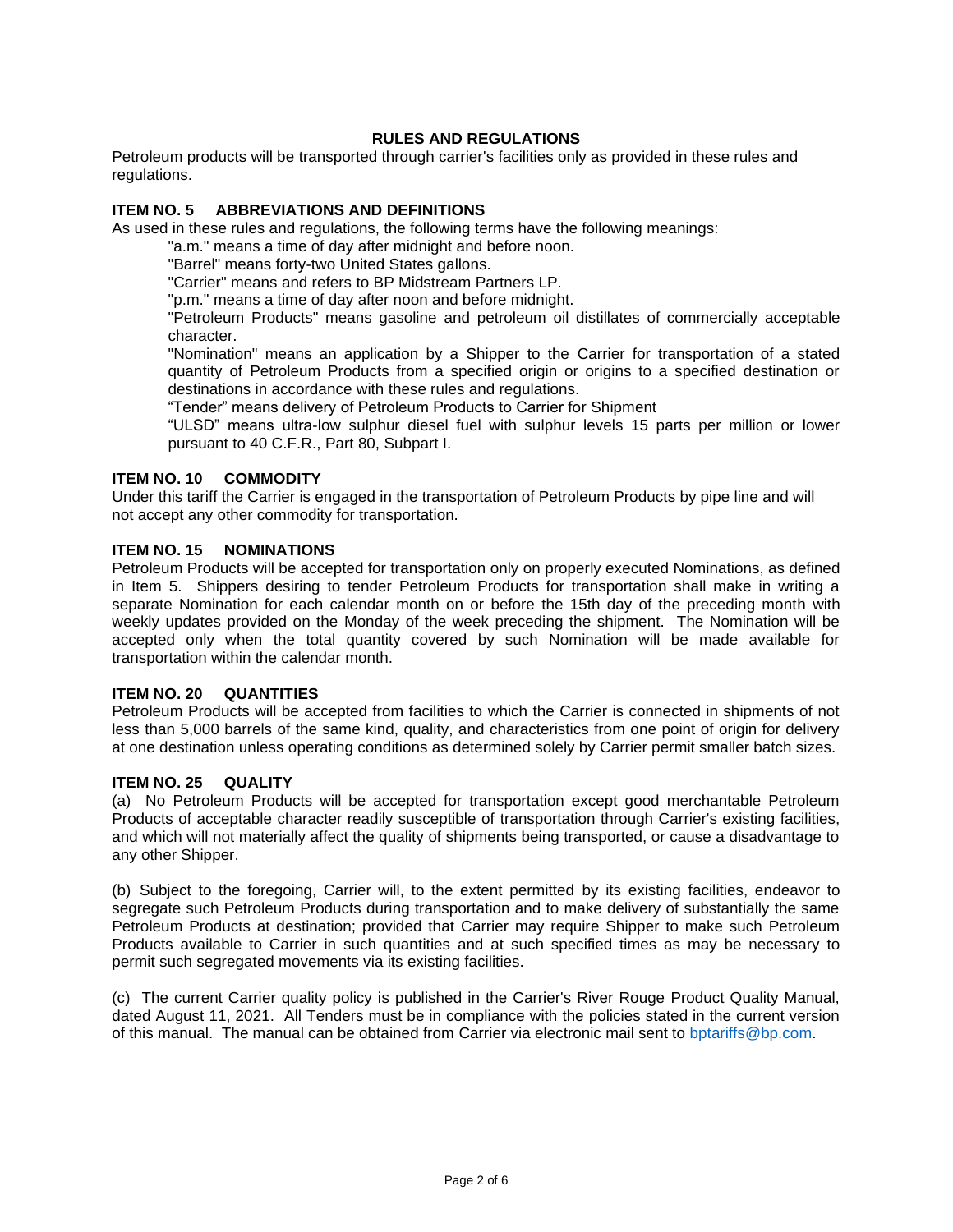## **ITEM NO. 30 ORIGIN AND DESTINATION FACILITIES**

(a) Shipper shall furnish pumping facilities of sufficient capacity to move said Petroleum Products to Carrier's origin station at Carrier's scheduled pumping rate, provided however, that the Carrier may for its convenience operate at pumping rates less than scheduled rate.

(b) No duty to transport will arise until evidence satisfactory to the Carrier, such as an executed connection agreement, has been furnished that Shipper has provided necessary facilities to which Carrier is connected at destination capable of receiving at the scheduled pumping rate, and has made necessary arrangements for accepting delivery of shipments promptly on arrival at destination.

(c) In the event Shipper or Consignee does not have adequate facilities available to receive Petroleum Products from the line without delay at the time any shipment or portion thereof arrives at a destination to which it is consigned, Carrier may reconsign said shipments or any undelivered portion thereof to a destination where facilities are available to receive it and Carrier shall not be liable for any damage, loss in transit, or loss in storage which may occur by reason of such reconsignment. Such reconsignment shall have the same effect as though requested by Shipper and Shipper shall pay transportation charges and all other charges from point of origin to actual final destination.

(d) Shipper must provide adequate facilities at all origin and destination locations needed to deliver or receive segregated batches of any product. Information on the normal products that Carrier ships can be obtained by contacting Carrier via electronic mail sent to bptariffs@bp.com.

# **ITEM NO. 35 MEASUREMENT AND DEDUCTIONS**

(a) Quantities for receiving, delivering, assessing charges and all other purposes will be corrected to a standard pressure and to a temperature of sixty degrees Fahrenheit, after deduction of impurities shown by tests made by the Carrier prior to receipt and upon delivery. Quantities will be determined by measurement devices where installed, otherwise quantities will be computed from tank tables compiled or accepted by the Carrier.

(b) Petroleum quantities transported may be adjusted to allow for inherent losses, including but not limited to shrinkage, evaporation, interface losses and normal "over and short" losses. A deduction based on losses will be made to cover evaporation, interface losses and other normal losses during transportation.

(c) The net quantities as determined under paragraphs (a) and (b) of this item will be the amounts accountable at destination.

#### **ITEM NO. 40 RATES APPLICABLE**

Petroleum Products accepted for transportation shall be subject to the rates and charges in effect on the date of receipt of such Petroleum Products by the Carrier. Transportation and all other lawful charges will be collected on the basis of the net quantities of Petroleum Products delivered. All net quantities will be determined in the manner provided in Item 35.

#### **ITEM NO. 45 PAYMENT OF TRANSPORTATION AND OTHER CHARGES**

(a) Transportation charges will be computed and collected at the rates provided herein, on the basis of the number of barrels of Petroleum Products delivered at destinations, after volume corrections as provided for in Item No. 35.

(b) All payments are due within 10 days of receipt of the invoice, unless the Carrier determines in a manner not unreasonably discriminatory that the financial condition of Shipper or Shipper's guarantor (if any) is or has become impaired or unsatisfactory or Carrier determines in a manner not unreasonably discriminatory it is necessary to do so, in which case the payment due date shall be that specified in a written notice to the Shipper.

(c) If any charge remains unpaid after the due date specified in Carrier's invoice, then such amount due may accrue an interest penalty from the day after the due date until paid, calculated at a rate per annum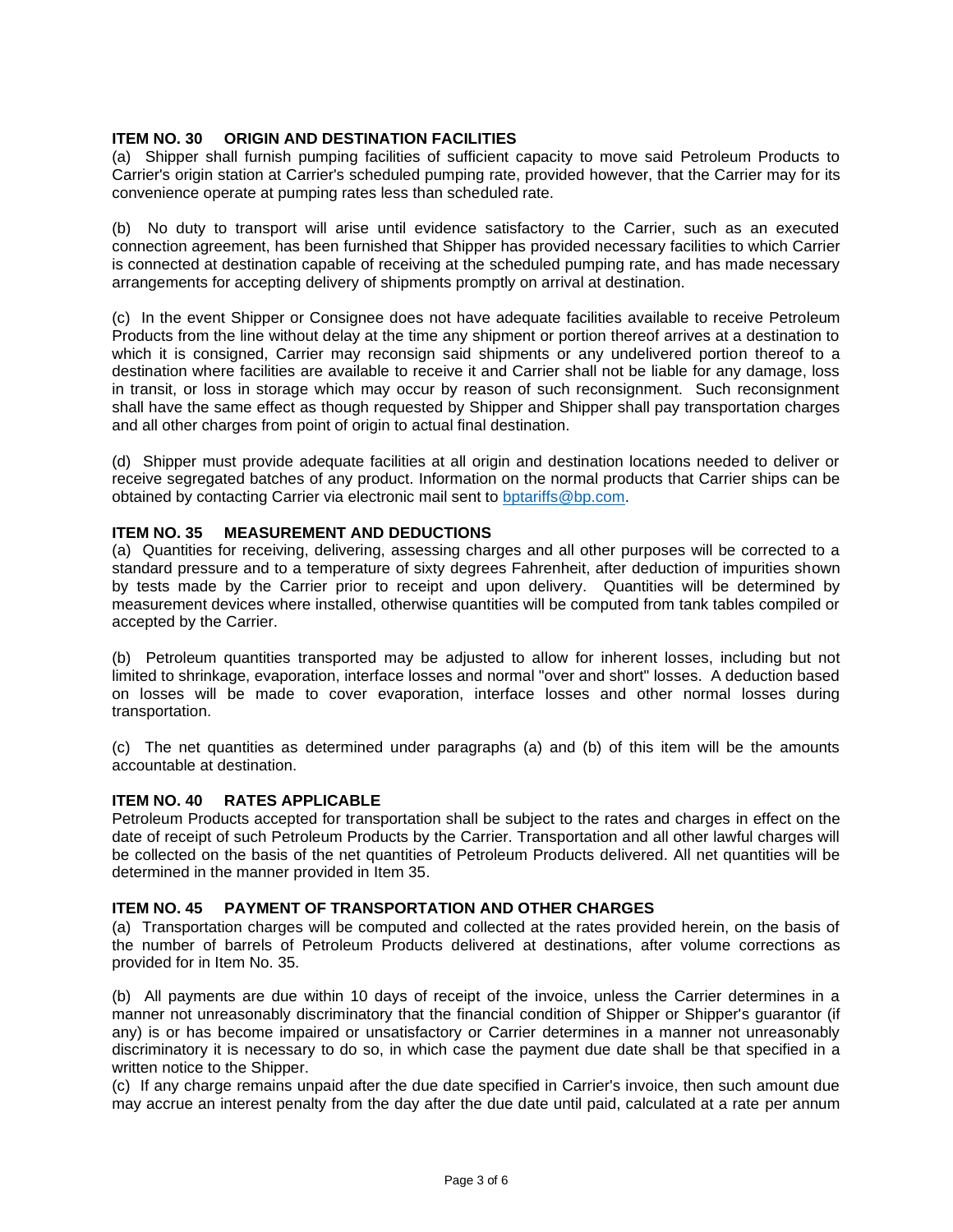equal to the U.S. prime rate as published in the Wall Street Journal plus two percent (2%) per annum, or, if less, the maximum interest rate permitted by Applicable Law. In addition Shipper shall pay all documented costs incurred by Carrier to collect any unpaid amounts, including but not limited to reasonable attorney fees.

(d) In the event Shipper fails to pay any such charges when due, Carrier shall not be obligated to provide Shipper access to Carrier's facilities or provide services pursuant to Carrier's tariff until such time as payment is received by Carrier and Shipper meets the requirements of the following paragraph. In addition, in the event Shipper fails to pay any such charges when due, Carrier shall have the right to setoff such amounts owed and future amounts owed against those amounts Carrier owes Shipper.

(e) In the event Carrier determines in a manner not unreasonably discriminatory that the financial condition of Shipper or Shipper's guarantor (if any) is or has become impaired or unsatisfactory or Carrier determines in a manner not unreasonably discriminatory it is necessary to obtain security from Shipper, Carrier, upon notice to Shipper, may require any of the following prior to Carrier's delivery of Shipper's Petroleum Products in Carrier's possession or prior to Carrier's acceptance of Shipper's Petroleum Products: (1) prepayment of all charges, (2) a letter of credit at Shipper's expense in favor of Carrier in an amount sufficient to ensure payment of all such charges and, in a form, and from an institution, acceptable to Carrier, or (3) a guaranty in an amount sufficient to ensure payment of all such charges and in a form, and from a third party, acceptable to Carrier. In the event, Shipper fails to comply with any such requirement on or before the date supplied in Carrier's notice to Shipper, Carrier shall not be obligated to provide Shipper access to Carrier's facilities or provide services pursuant to this tariff until such requirement is fully met.

(f) Carrier shall have a lien on all Petroleum Products delivered to Carrier to secure the payment of any and all transportation or any other charges that are owed Carrier. Such lien shall survive delivery of Petroleum Products to Shipper. Such lien shall extend to all Petroleum Products in Carrier's possession beginning with Shipper's first receipt of transportation or other services from Carrier. The lien provided herein shall be in addition to any lien or security interest provided by statute or applicable law. Carrier may withhold delivery to Shipper of any of Shipper's Petroleum Products in its possession and exercise any other rights and remedies granted under this tariff or existing under applicable law until all such charges have been paid as provided above.

(g) If Shipper fails to pay an invoice by the due date, in addition to any other remedies under this tariff or under applicable law, Carrier shall have the right, either directly or through an agent, to sell at a private sale any and all Petroleum Products of such Shipper in its custody at fair market value at the time of sale. The proceeds of any sale shall be applied in the following order: (A) To the reasonable expenses of holding, preparing for sale, selling, and to the extent allowed by law, reasonable attorney's fees and legal expenses incurred by Carrier; and (B) To the satisfaction of the Shipper's indebtedness including interest herein provided from the date of payment is due. The balance of the proceeds of the sale remaining, if any, shall be paid to Shipper or, if there is a dispute or claim as to entitlement, held for whoever may be lawfully entitled thereto.

# **ITEM NO. 50 LIABILITY OF CARRIER**

(a) The Carrier, while in possession of any Petroleum Products, will not be liable for any loss thereof, or damage thereto, or delay, caused by an act of God, the public enemy, quarantine, the authority of law, or of public authority, strikes, riots, insurrection, inherent nature of the goods, or the act or default of the Shipper or Consignee or for any other cause not due to the negligence of the Carrier.

(b) Any losses of Petroleum Products will be charged proportionately to each Shipper in the ratio that his Petroleum Products, or portion thereof, received and undelivered at the time the loss occurs, bears to the total of Petroleum Products then in the custody of the Carrier for transportation via the lines or other facilities in which the loss occurs; and the Carrier will be obligated to deliver only that portion of such Petroleum Products remaining after deducting shipper's proportion of such loss determined as aforesaid. Transportation charges will be assessed only on the quantity delivered.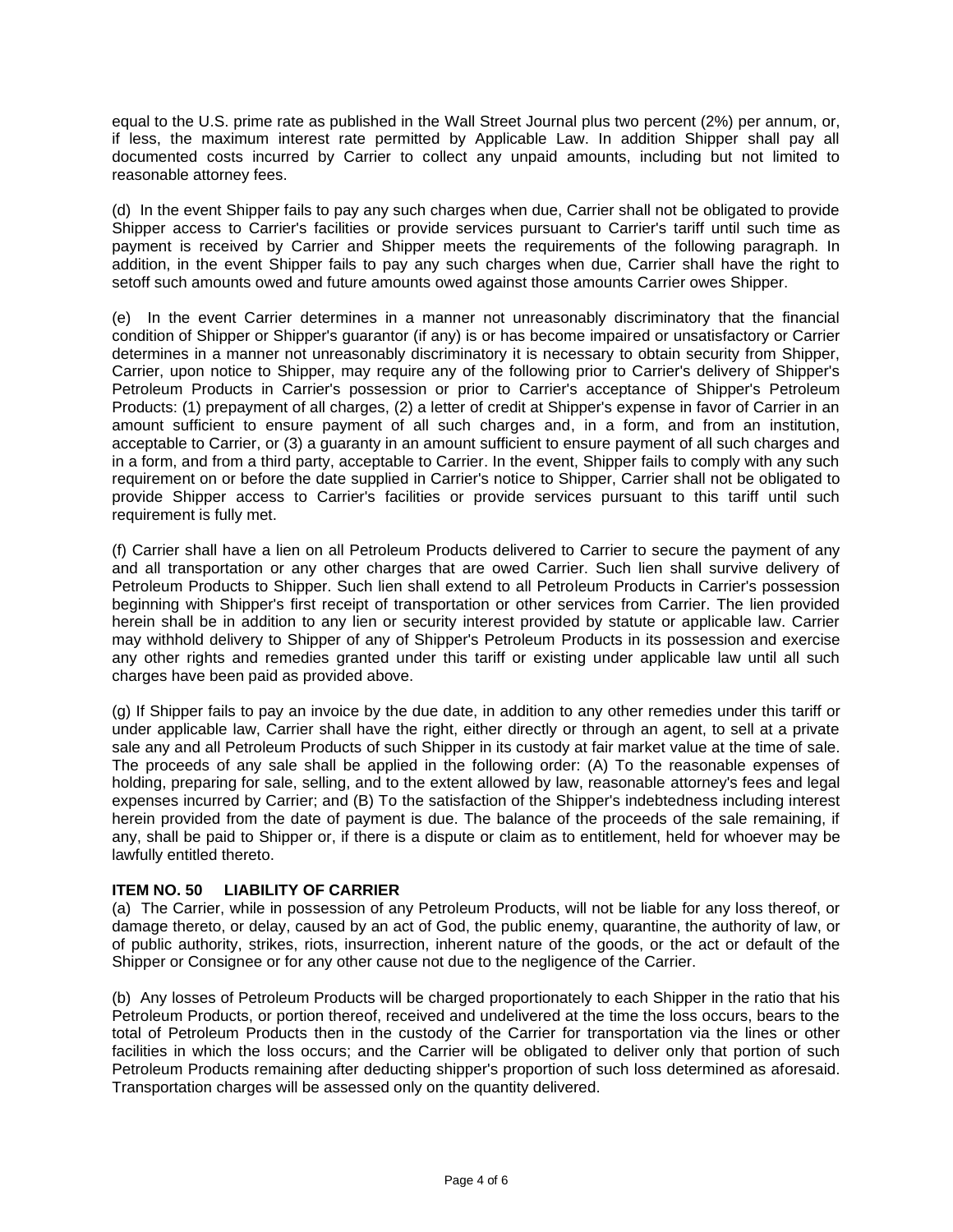(c) Carrier will not be liable for discoloration, commingling, contamination, or deterioration of Petroleum Products resulting from the normal operation of a products pipe line system in batching various kinds of products, and the products so commingled or contaminated will be equitably apportioned among and delivered to the Shippers participating in the products cycle or cycles in which the commingling or contamination occurs.

# **ITEM NO. 55 TITLE**

A Tender of Petroleum Products shall be deemed a warranty of title by the party tendering, but acceptance shall not be deemed a representation by the Carrier as to title. The Carrier may, in the absence of adequate security, decline to receive any Petroleum Products which is in litigation, or as to which a dispute over title may exist, or which is encumbered by any lien of which the Carrier has notice. Adequate security is considered to be Shipper's proof of perfect and unencumbered title or a satisfactory indemnity bond.

# **ITEM NO. 60 TIME LIMITATION ON CLAIMS**

As a condition precedent to recovery for loss, damage, or delay to shipments, claims must be filed in writing with the Carrier within nine months and one day after delivery of the property, or in case of failure to make delivery then within nine months and one day after reasonable time for delivery, based on Carrier's normal operations, has elapsed; and suits shall be instituted against the Carrier only within two years and one day from the day when notice in writing is given by the Carrier to the claimant that the Carrier has disallowed the claim or any part or parts thereof specified in the notice. Where claims are not filed or suits are not instituted thereon in accordance with the foregoing provisions, no Carrier hereunder will be liable, and such claims will not be paid.

# **ITEM NO. 65 GASOLINE AND DIESEL COMPLIANCE**

By submitting to Carrier a Tender of Petroleum Products for transportation, Shipper certifies to Carrier that the Shipper has a Quality Assurance Program ("QAP") for reformulated gasoline that has been properly designed and implemented pursuant to 40 C.F.R. 1090.1720(d). In cases in which the Shipper uses one or more connecting carriers prior to transfer of custody to Carrier, the Shipper certifies that its QAP includes appropriate measures to ensure that the product handled by the connecting carriers remains in full compliance with Part 1090 regulations. Upon Carrier's request, Shipper shall promptly provide Carrier with all pertinent documentation constituting and describing Shipper's QAP, including all pertinent sampling and testing results. Shipper shall cooperate fully with Carrier, with respect to providing documentation and otherwise, in instances in which Carrier seeks to rebut a presumption of liability under the Part 1090 regulations. Shipper shall notify Carrier immediately upon learning that Petroleum Products Shipper has tendered for transportation are not in compliance with the Part 1090 regulations. Carrier shall be free to refuse Tender for transportation any Petroleum Products which Carrier has reason to believe are not in compliance with the Part 1090 regulations.

With respect to the transfer of custody from Shipper to Carrier, Shipper acknowledges that it retains full responsibility for compliance with all of the product transfer document requirements specified in Subpart L of 40 C.F.R. 1090. Given that Carrier is the only party in a position to verify the precise volume of product actually shipped, Carrier agrees to generate a document that provides the volume of gasoline which is being transferred to Carrier's custody. Carrier agrees to provide a copy of this document to Shipper. Carrier's agreement to generate a volume document in no way renders Carrier responsible for the generation of the required product transfer document.

# **ITEM NO. 70 PRORATION PROCEDURES**

When there shall be tendered to the Carrier for transportation on the Carrier's pipeline system or any part thereof under applicable tariffs more Petroleum Products than can be currently transported, the transportation furnished by the Carrier shall be apportioned among Shippers in accordance with BP Midstream Partners LP Products Proration Policy dated October 30, 2017. The Policy can be obtained from Carrier via electronic mail sent to bptariffs@bp.com.